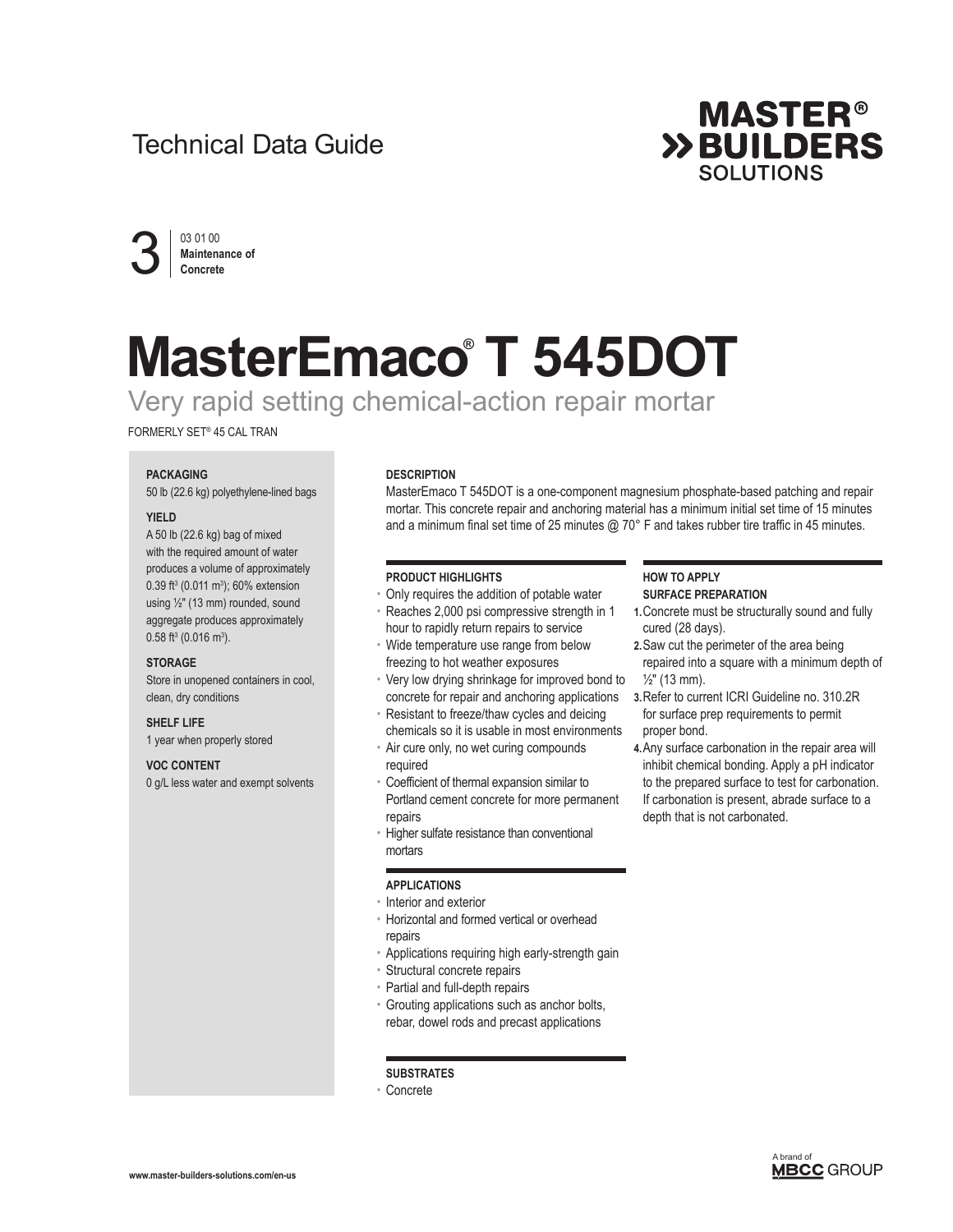# **Technical Data**

**Composition**

MasterEmaco T 545DOT is a magnesium-phosphate patching and repair mortar.

#### **Test Data**

| <b>PROPERTY</b>                                                                           | <b>RESULTS</b>               | <b>TEST METHOD</b>              |
|-------------------------------------------------------------------------------------------|------------------------------|---------------------------------|
| <b>Compressive strength, psi (MPa),</b><br>3 hour<br>24 hour                              | 4,000 (27.6)<br>5,200 (35.9) | California Test 551 - Section 1 |
| Flexural Strength, psi (MPa),<br>24 hours                                                 | 525(3.6)                     | California Test 551 - Section 4 |
| Bond Strength, psi (MPa),<br>SSD Bond Strength @ 24 hours<br>Dry Bond Strength @ 24 hours | 350(2.4)<br>420 (2.9)        | California Test 551 - Section 5 |
| <b>Water Absorption, %</b>                                                                | 9                            | California Test 551 - Section 8 |
| <b>Abrasion Resistance, grams</b><br>24 hours                                             | 21 grams                     | California Test 550             |
| Drying Shrinkage, %<br>4 days                                                             | 0.05                         | <b>ASTM C 596</b>               |
| <b>Soluble Chlorides</b><br>by weight, %                                                  | 0.03                         | California Test 422             |
| <b>Water Soluble Sulfates</b><br>by weight, %                                             | 0.15                         | California Test 417             |
| $\star$ All toots wave november of with neat motorial (no convenies).                     |                              |                                 |

\* All tests were performed with neat material (no aggregate) Test results are averages obtained under laboratory conditions. Expect reasonable variations.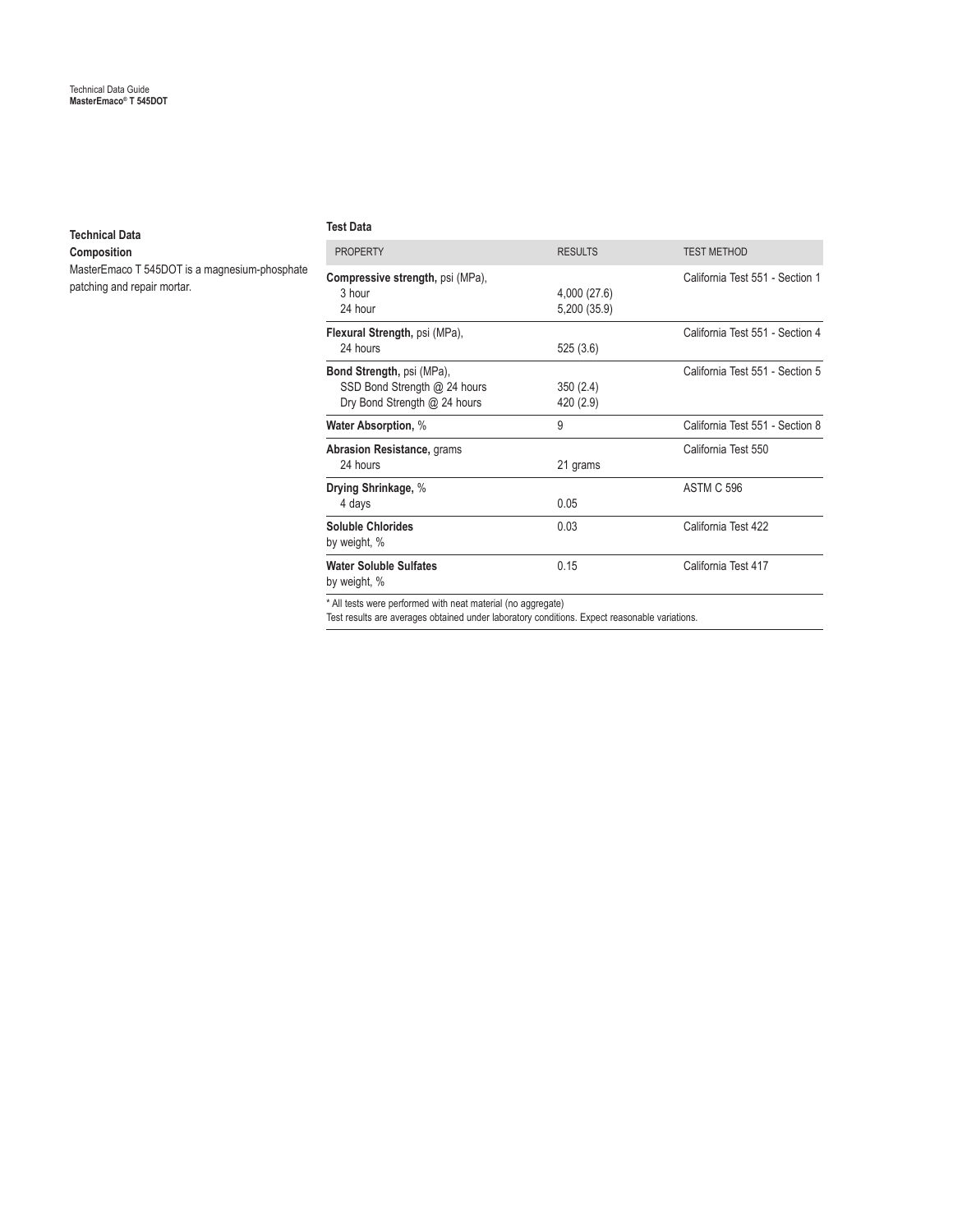# **MIXING**

- **1.**MasterEmaco T 545DOT must be mixed, placed, and finished within 15 minutes in normal temperatures (72° F [22° C]). Only mix quantities that can be placed in 15 minutes or less.
- **2.**Do not deviate from the following sequence; it is important for reducing mixing time and producing a consistent mix. Use a minimum  $\frac{1}{2}$ " slow-speed drill and mixing paddle or an appropriately sized mortar mixer. Do not mix by hand.
- **3.**Pour potable water into mixer. Water content is critical. Use a maximum of 4 pts (1.9 L) of water per 50 lb (22.6 kg) bag of MasterEmaco T 545DOT. Do not deviate from the recommended water content.
- **4.**Add the powder to the water and mix for approximately 2½ to 3 minutes.
- **5.**Use neat material for patches from ½–2" (13–51 mm) in depth or width. For deeper patches, extend a 50 lb (22.6 kg) bag of MasterEmaco T 545 HT by adding up to 30 lbs (13.6 kg) of properly graded, dust-free, hard, rounded aggregate or noncalcareous crushed angular aggregate, not exceeding ½" (13 mm) in accordance with ASTM C 33, #8. If aggregate is damp, reduce water content accordingly. Special procedures must be followed when angular aggregate is used. Contact your local Master Builders Solutions representative for more information. (Do not use calcareous aggregate made from soft limestone. Test aggregate for fizzing with 10% HCL). Please refer to MasterEmaco T 545 HT product data guide for further information. Note: Aggregate addition can affect compressive strength. Testing with the locally sourced aggregate is required to fully evaluate its effect on compressive strength.

# **APPLICATION**

- **1.**Immediately place the mixture onto the properly prepared substrate. Work the material firmly into the bottom and sides of the patch to ensure good bond.
- **2.**Level the MasterEmaco T 545DOT and screed Do not use MasterEmaco T 545DOT for to the elevation of the existing concrete. Minimal finishing is required. Match the existing concrete texture.

# **CURING**

No curing is required, but protect from rain immediately after placing. Liquid-membrane curing compounds or plastic sheeting may be used to protect the early surface from precipitation, but never wet cure.

# **FOR BEST PERFORMANCE**

- Color variations are not indicators of abnormal product performance.
- Do not add sand, fine aggregate, or Portland cement.
- patches less than  $\frac{1}{2}$ " (13 mm) deep.
- Do not use limestone aggregate.
- Do not deviate from the recommended water content printed on the bag.
- Precondition these materials to approximately 70° F (21° C) for 24 hours before using.
- Protect repairs from direct sunlight, wind, and other conditions that could cause rapid drying of material.
- When mixing or placing in a closed area, provide adequate ventilation.
- Do not use a precision machinery grout.
- Prevent any moisture loss during the first 3 hours after placement. Protect MasterEmaco T 545DOT with plastic sheeting or a curing compound in rapid-evaporation conditions. • Do not wet cure.
- When using in contact with galvanized steel or aluminum, consult your local Master Builders Solutions sales representative.
- Do not mix partial bags
- Make certain the most current versions of product data sheet and SDS are being used; visit www.master-builders-solutions.com/en-us to verify the most current versions.
- Proper application is the responsibility of the user. Field visits by Master Builders Solutions personnel are for the purpose of making technical recommendations only and not for supervising or providing quality control on the jobsite.